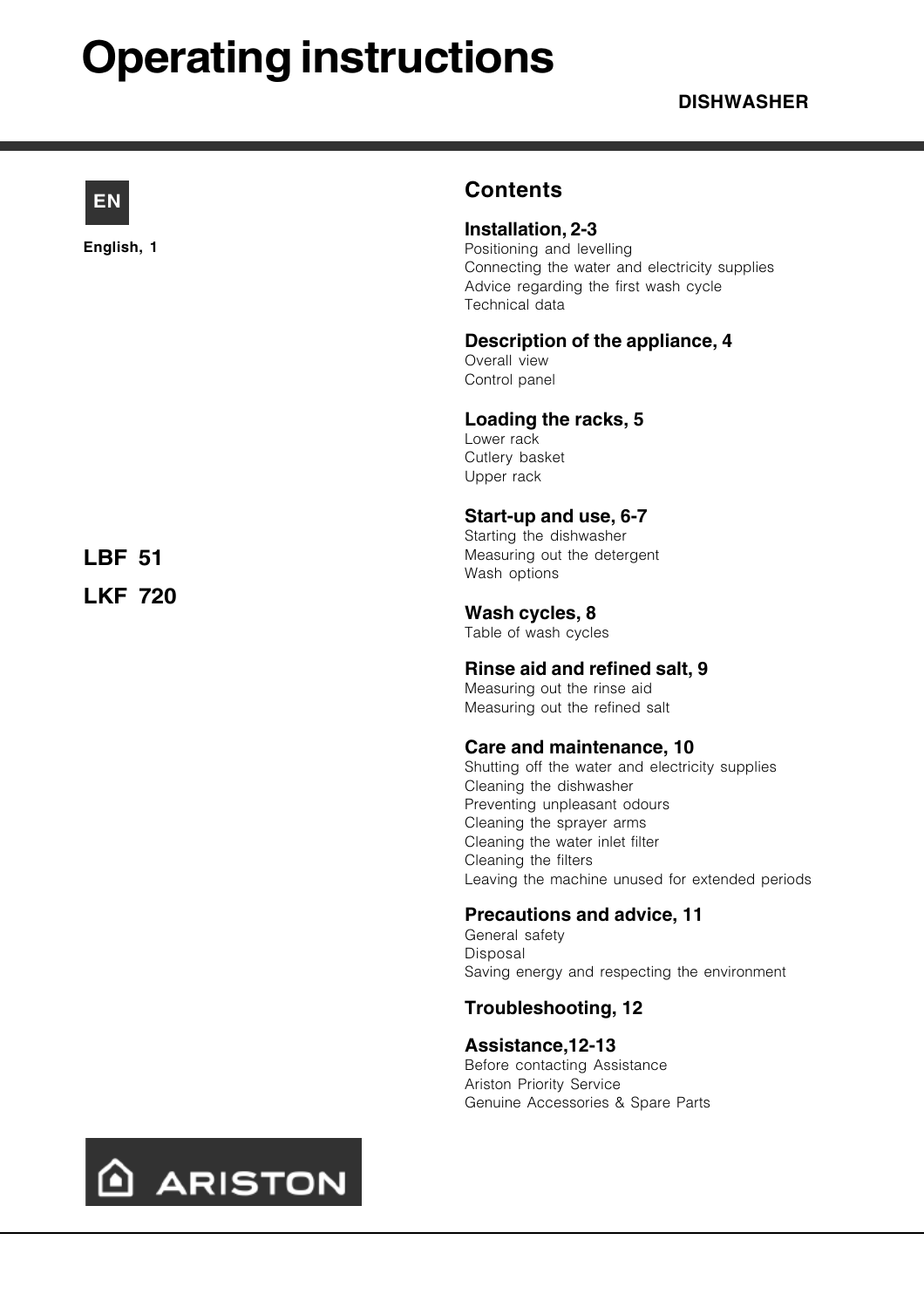## **Installation**

 $\triangle$  Keep this instruction manual in a safe place for future reference. If the appliance is sold, given away or moved, please ensure the manual is kept with the machine, so that the new owner may benefit from the advice contained within it.

 $\triangle$  Please read this instruction manual carefully: it contains important information regarding the safe installation, use and maintenance of the appliance.

 $\Lambda$  If the appliance must be moved at any time, keep it in an upright position; if absolutely necessary, it may be tilted onto its back.

## **Positioning and levelling**

1. Remove the appliance from all packaging and check that it has not been damaged during transportation. If it has been damaged, contact the retailer and do not proceed any further with the installation process.

2. Check the dishwasher by placing it so that its sides or back panel are in contact with the adjacent cabinets or even with the wall. This appliance can also be recessed under a single worktop<sup>\*</sup> (see the Assembly instruction sheet).

3. Position the dishwasher on a level and sturdy floor. If the floor is uneven the front feet of the appliance may be adjusted until it reaches a horizontal position. If the appliance is levelled correctly, it will be more stable and much less likely to move or cause vibrations and noise while it is operating.

4<sup>\*</sup>. Adjust the height of the rear foot from the front of the appliance<sup>\*</sup> on the central lower part of the dishwasher, turning a hexagonal spanner (red color) with an opening of 8 mm in a clockwise direction to increase the height or in an anticlockwise direction to decrease the height.

#### Connecting the water and electricity supplies

 $\Lambda$  Connection to the water and electricity supplies should only be performed by a qualified technician.

 $\triangle$  The dishwasher should not stand on top of the water hoses or the electricity supply cable.

 $\triangle$  The appliance must be connected to the water supply network using new hoses.

Never use old or second hand hose sets. Do not reuse hose sets from any previously installed dishwasher.

The water inlet (A) and outlet (B) hoses and the electricity supply cable may be positioned towards the right or the left in order to achieve the best possible installation (see figure).



#### Connecting the water inlet hose

- To a suitable cold water connection point: before attaching the hose, run the water until it is perfectly clear so that any impurities that may be present in the water do not clog the appliance; after performing this operation, screw the inlet hose tightly onto a tap with a 34 gas threaded connection.
- To a suitable hot water connection point: your dishwasher may be supplied with hot water from the mains supply (if you have a central heating system with radiators) provided that it does not exceed a temperature of 60°C. Screw the hose to the tap as described for connection to a cold water supply.

 $\Delta$  If the inlet hose is not long enough, contact a specialist store or an authorised technician (see Assistance).

 $\Lambda$  The water pressure must be within the values indicated in the Technical data table (see adiacent information).



#### **Anti-flooding protection**

To ensure floods do not occur, the dishwasher: - is provided with a special system which blocks the water supply in the event of anomalies or leaks from inside the appliance.

Some models are also equipped with the supplementary safety device New Acqua Stop<sup>\*</sup>, which quarantees antiflooding protection even in the event of a supply hose rupture.

## **WARNING: HAZARDOUS VOLTAGE!**

Under no circumstance should the water inlet hose be cut as it contains live electrical parts.

\* Only available in selected models.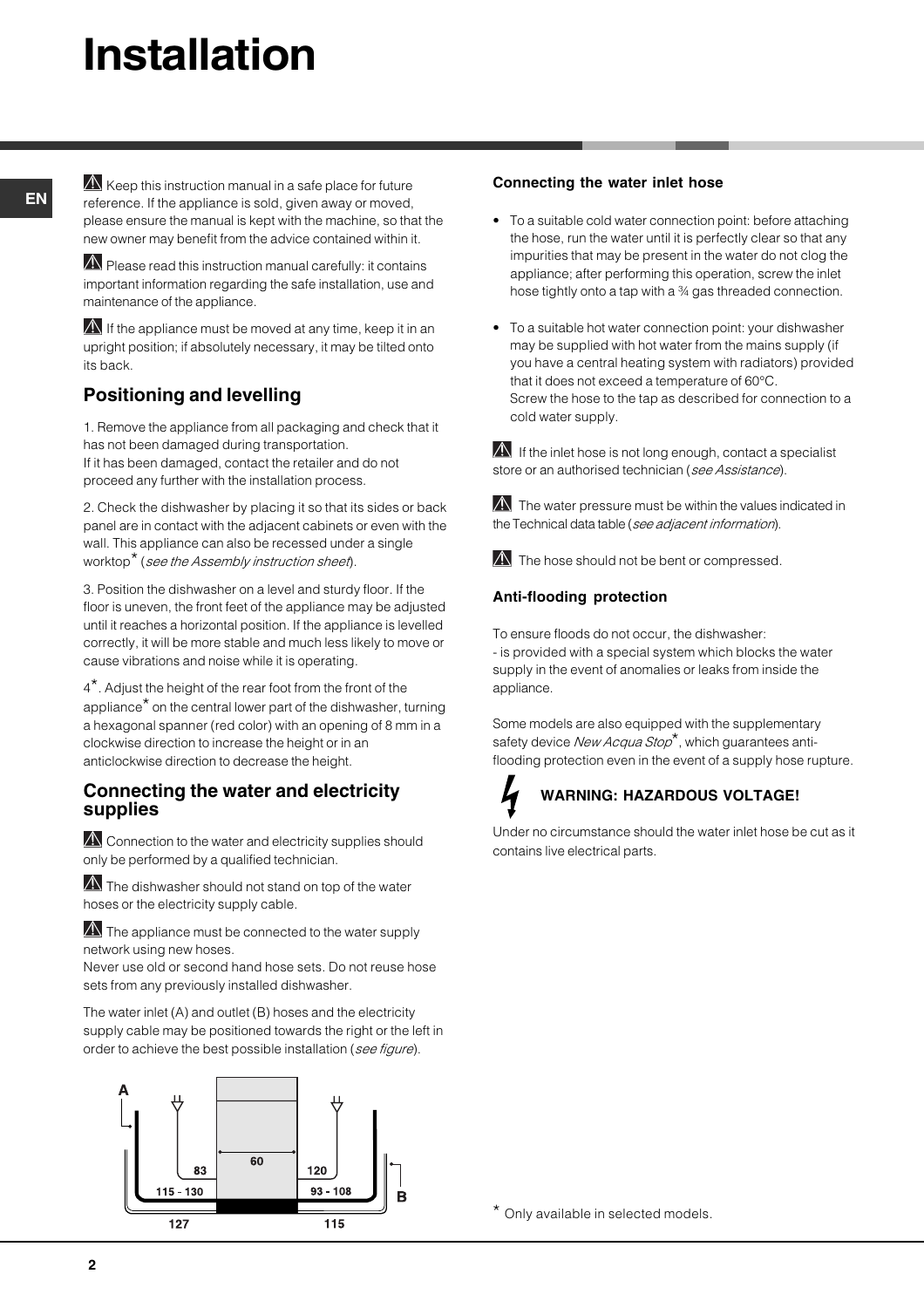EN.

#### Connecting the water outlet hose

Connect the outlet hose (without bending it) to a drain duct with a minimum diameter of 4 cm. Alternatively, rest it over a sink or tub; the free end of the hose should not remain immersed in water.



The special plastic elbow $^\star$ makes it easier to find the best layout: fix the elbow to the wall securely in order to prevent the outlet hose from moving and spilling the dirty water. The part of the hose marked with the letter A should be between 40 and 100 cm above the ground (*see figure*).

We advise against the use of hose extensions.

#### **Electrical connection**

Before inserting the plug into the electrical socket, make sure that<sup>.</sup>

- The socket is earthed and complies with current regulations.
- $\bullet$  The socket can withstand the maximum load of the appliance, which is indicated on the data plate located on the inside of the door (*see chapter entitled Description of* the appliance).
- The power supply voltage falls within the values indicated on the data plate on the inside of the door.
- $\bullet$  The socket is compatible with the plug of the appliance. If this is not the case, ask an authorised technician to replace the plug (*see Assistance*); do not use extension cables or multiple sockets.

Once the appliance has been installed, the power supply cable and the electrical socket should be easily accessible.

The cable should not be bent or compressed.

If the power supply cable is damaged, it must be replaced by the manufacturer or its Technical Assistance Service in order to prevent all potential hazards. (See Assistance)

The Company shall not be held responsible for any incidents that occur if these regulations are not observed.

#### Anti-condensation strip<sup>\*</sup>

After installing the dishwasher, open the door and stick the adhesive transparent strip under the wooden shelf in order to protect it from any condensation which may form.

#### Advice regarding the first wash cycle

After the appliance has been installed, immediately before running the first wash cycle, completely fill the salt dispenser with water and add only then approximately 1 kg of salt (*see* chapter entitled Rinse aid and refined salt). The water may overflow: this is normal and is not a cause for concern. Select the water hardness value (*see chapter entitled Rinse aid and* refined salt). - After the salt has been poured into the machine, the LOW SALT indicator light<sup>\*</sup> switches off.

If the salt container is not filled, the water softener and the heating element may be damaged as a result.

| <b>Technical data</b>           |                                                                                                                                                                                                                                                                                                                                                                         |  |  |  |  |
|---------------------------------|-------------------------------------------------------------------------------------------------------------------------------------------------------------------------------------------------------------------------------------------------------------------------------------------------------------------------------------------------------------------------|--|--|--|--|
| <b>Dimensions</b>               | width 60 cm<br>height 85 cm<br>depth 60 cm                                                                                                                                                                                                                                                                                                                              |  |  |  |  |
| Capacity                        | 14 standard place-settings                                                                                                                                                                                                                                                                                                                                              |  |  |  |  |
| <b>Water supply</b><br>pressure | $0,05 \div 1MPa (0,5 \div 10 bar)$<br>7,25 – 145 psi                                                                                                                                                                                                                                                                                                                    |  |  |  |  |
| <b>Power supply</b><br>voltage  | See appliance data plate                                                                                                                                                                                                                                                                                                                                                |  |  |  |  |
| <b>Total absorbed</b><br>power  | See appliance data plate                                                                                                                                                                                                                                                                                                                                                |  |  |  |  |
| Fuse                            | See appliance data plate                                                                                                                                                                                                                                                                                                                                                |  |  |  |  |
|                                 | This dishwasher conforms to<br>the following European<br><b>Community Directives:</b><br>-2006/95/CE dated 16/01/2007<br>(Low Voltage) and subsequent<br>modifications<br>-89/336/EEC dated 03/05/89<br>(Electromagnetic Compatibility)<br>and subsequent modifications<br>-97/17/EC (Labelling)<br>-2002/96/ CE Waste Electrical<br>and Electronic Equipment<br>(WEEE) |  |  |  |  |

\* Only available in selected models.

-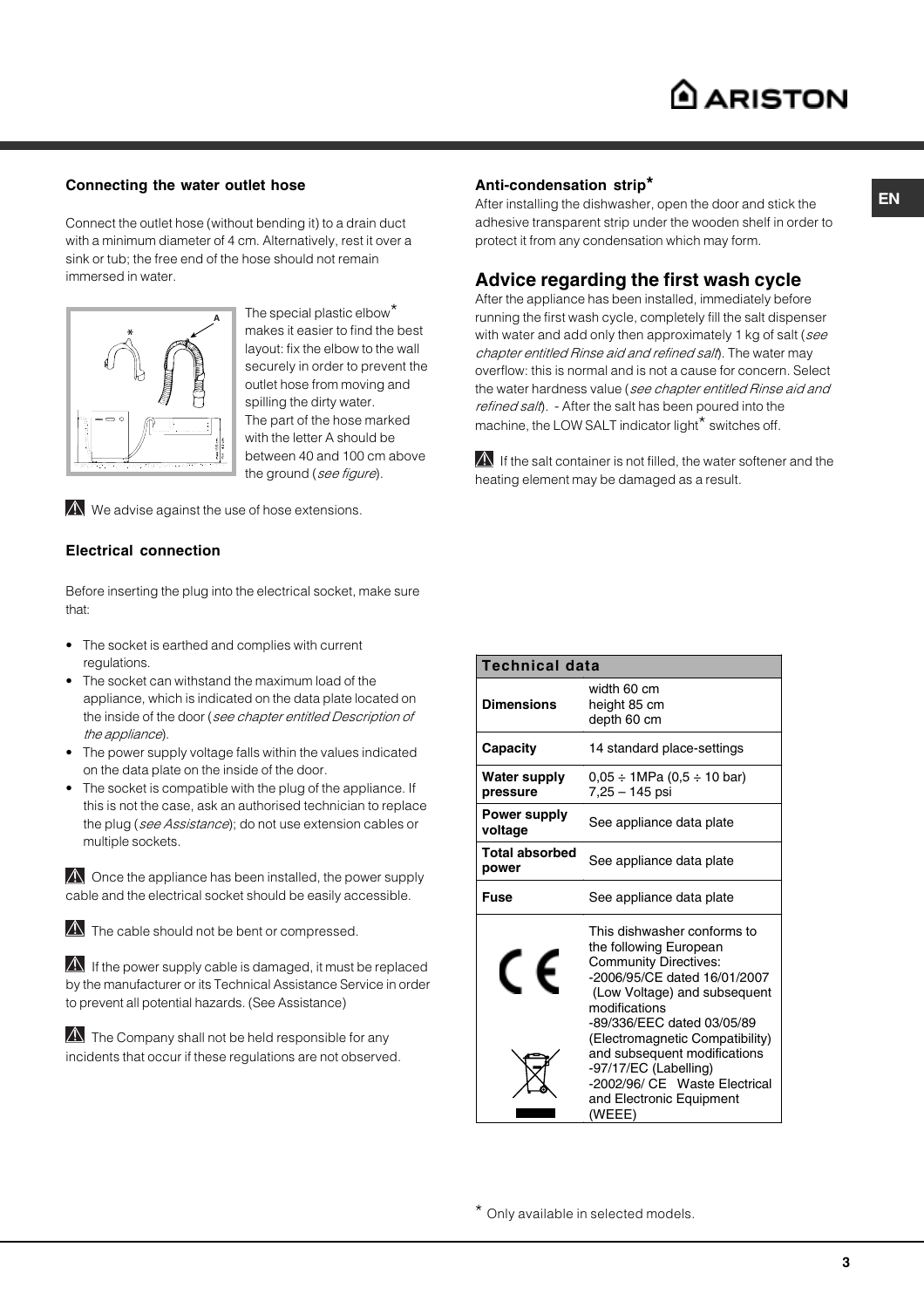## **Description of the** appliance

#### **Overall view**



- $\mathbf{1}$ . Upper rack
- $2.$ Upper sprayer arm
- $3<sub>1</sub>$ Tip-up compartments
- $\overline{4}$ . Rack height adjuster
- 5. Lower rack
- 6. Lower sprayer arm
- $\overline{7}$ . Cutlery basket
- 8. Washing filter
- 9. Salt dispenser
- $10.$ Detergent and rinse aid dispensers
- $11.$ Data plate
- Control Panel\*\*\*  $12.$

## **Control panel**



\*\*\* Only in completely built-in models.

\* Only available in selected models.

The number and type of wash cycles and options may vary depending on the dishwasher model.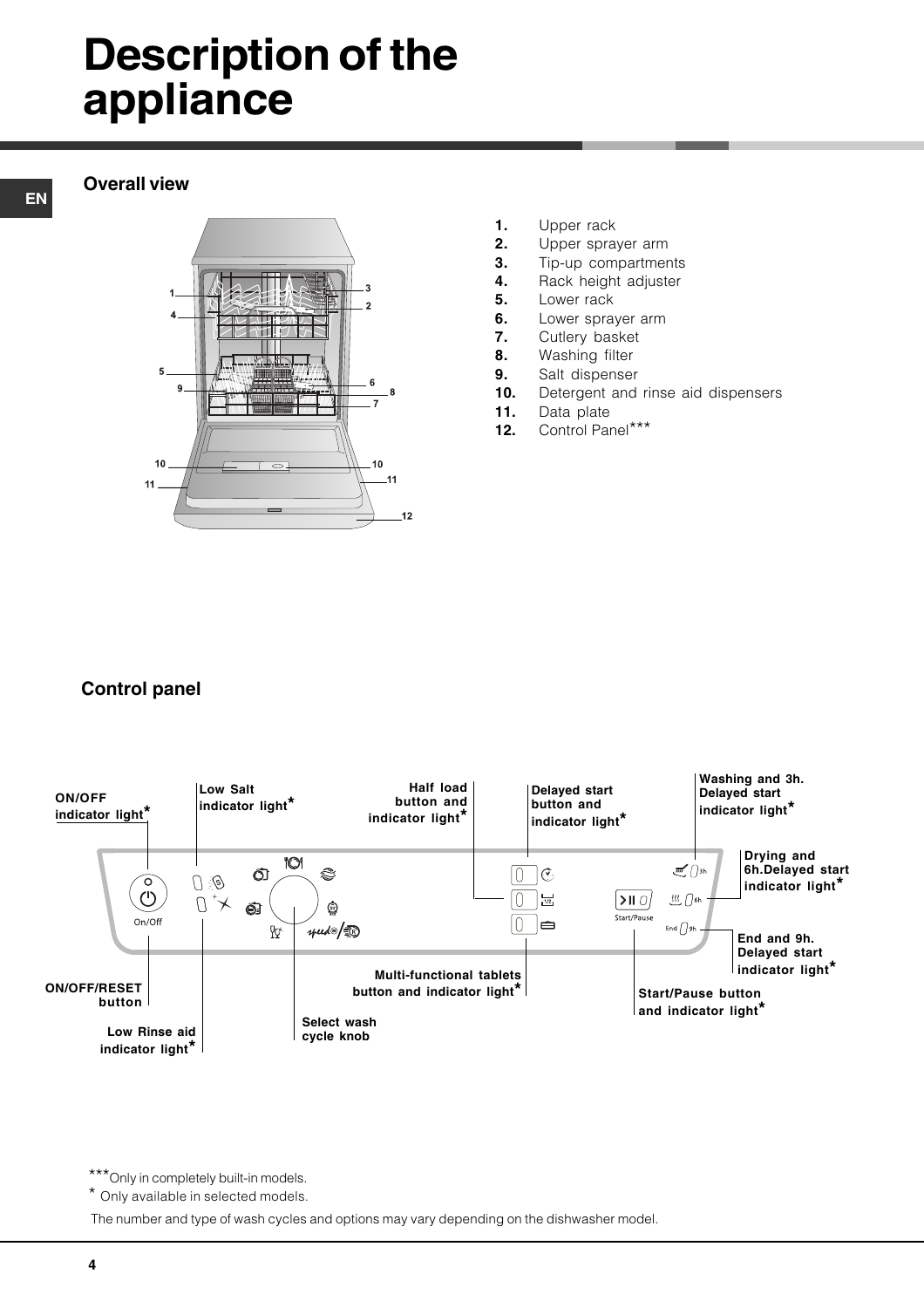# **Loading the racks**

**EN** 

A Before loading the racks, remove all food residues from the crockery and empty liquids from glasses and cups. After loading the appliance, check that the sprayer arms can rotate freely.

### Lower rack

The lower rack can hold pans, lids, plates, salad bowls, cutlery, etc. as seen in the Loading examples.

Plates and large covers should be placed at the sides of the rack, ensuring that they do not block the rotation of the upper spraver arm.

Some dishwasher models are fitted with tip-up sections<sup>\*</sup>, which can be used in a vertical position when arranging plates or in a horizontal position when arranging pans and salad bowls.



## **Cutlery basket**

The type of cutlery basket may vary according to the dishwasher model: it may be modular, non-modular or a sliding version. The non-modular basket must only be positioned at the front of the lower rack.

The modular basket may be separated into two parts, a solution which is recommended when performing a half load wash (only in models offering this option), is available in a sliding version (positioned at any point on the lower rack by sliding it between the fixed or tip-up inserts.

- Both versions are fitted with a collapsible sliding system which means the cutlery can be arranged in the best possible way.

 $\Lambda$  Knives and other utensils with sharp edges must be placed in the cutlery basket with the points facing downwards, or they must be positioned horizontally in the tipup compartments on the upper rack.



#### **Cutlery basket positioning examples**



### Upper rack

Load this rack with delicate and lightweight crockery: glasses, tea and coffee cups, saucers, small salad bowls, saucepans and small saucepans which are not too soiled. using the *Loading examples* as a guide.

• Mugs and cups: place these on the tip-up compartments\*\*. • Long sharp knives and serving utensils: place these on the tip-up compartments\*\*

#### Adjusting the height of the upper rack

In order to make it easier to arrange the crockery, the upper rack may be moved to a higher or lower level. (in models which

The height of the upper rack should ideally be adjusted **WHEN THE RACK IS EMPTY.** 

#### Never lift or lower the rack on one side only.



Open the left and right guide rail stops and pull out the rack; position it higher or lower as required, slide it along the quide rails until the front wheels are in place and close the stops (see figure).

#### If the rack is fitted with Dual Space handles<sup>\*</sup> (*see figure*), pull out the upper

rack until it reaches its stop point, grip the handles at the sides of the rack and move it upwards or downwards, then slowly let it fall back into place.

#### Loading examples for the upper rack



#### Loading examples for the lower rack



#### Items which should not be washed in the dishwasher

- Wooden items, objects with wooden or horn handles or glued-on parts.
- Items made from aluminium, copper, brass, pewter or tin.
- Items made from plastic material which is not heat-resistant.
- Antique or hand-painted porcelain.
- Antique silver. Silver which is not antique may, however, be washed in the dishwasher using a delicate wash cycle, provided that it does not come into contact with other metals.

 $\Lambda$  We recommend the use of crockery which is dishwasher safe.

\*Only available in selected models.

\*\* The number and position may vary.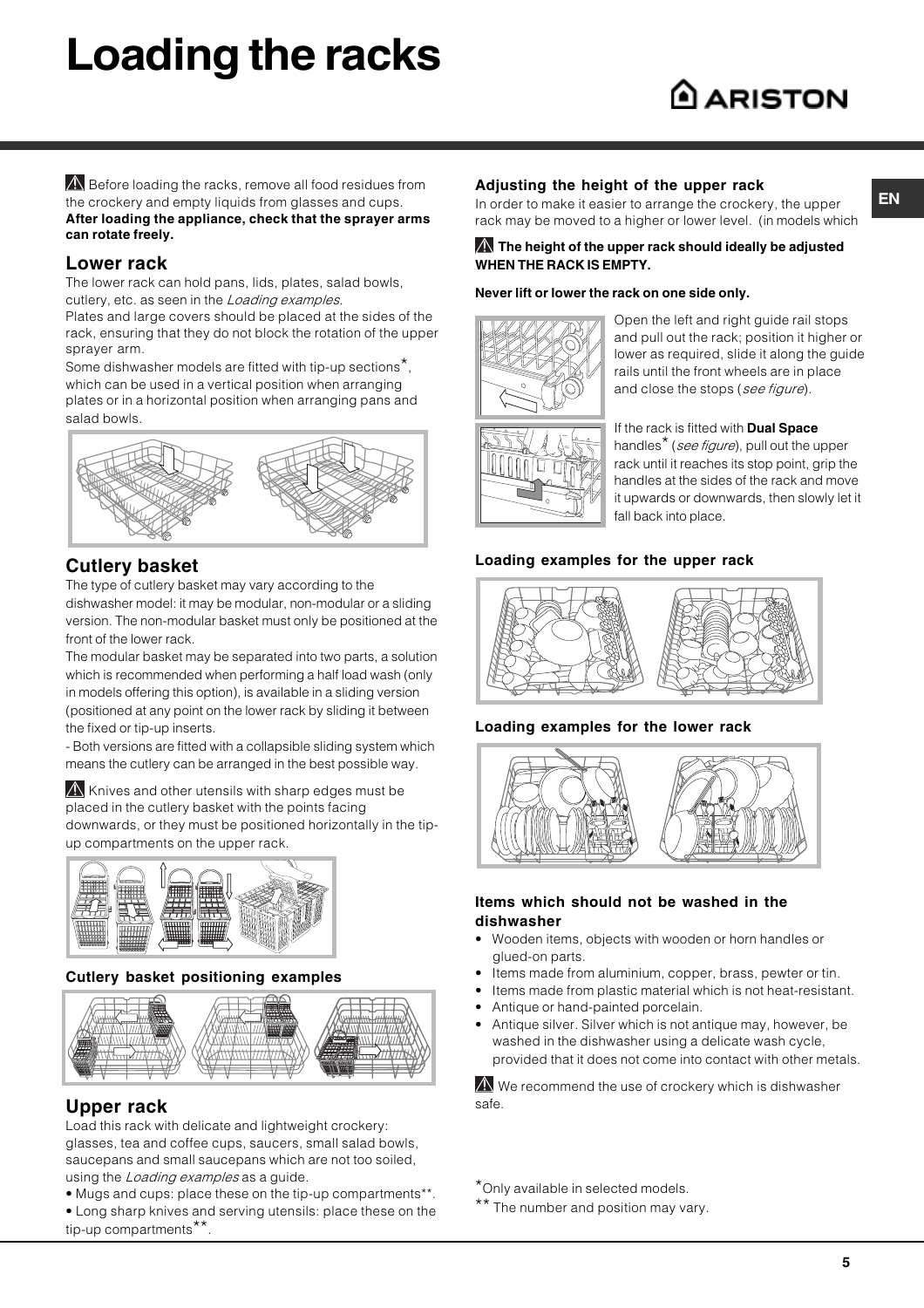## **Start-up and use**

### **Starting the dishwasher**

1. Turn the water tap on.

2. Press the ON/OFF button: all the indicator lights on the control panel will light up for a few seconds. 3. Open the door and pour in a suitable amount of detergent (see below).

4. Load the racks (see Loading the racks) and shut the  $d$ oor

5. Select the wash cycle by turning the WASH CYCLE SELECT knob in a clockwise direction: align the notch on the knob with the number or symbol representing the desired wash cycle. The START/PAUSE indicator light will flash.

6. Select the wash options<sup>\*</sup> (see adjacent information).

7. Start the cycle by pressing the START button; the indicator light will light up and remain lit in a fixed manner. The indicator light corresponding to the wash phase will switch on, signalling that the wash cycle has begun.

8. At the end of the wash cycle the END indicator light will switch on (fixed light). Switch off the appliance by pressing the ON/OFF button, shut off the water valve and unplug the appliance from the electricity socket.

9. Wait for a few minutes before removing the crockery, in order to avoid burns. Unload the racks, beginning with the lower level.

#### Modifving a wash cycle in progress

If a mistake was made during the wash cycle selection process it is possible to change the cycle, provided that it has only just begun: once the wash cycle has started, switch off the machine by pressing and holding the ON/ OFF/Reset button. Switch it back on using the same button and select the desired wash cycle and options.

#### Adding extra crockery

Press the Start/Pause button (the corresponding indicator light will flash). Open the door, taking care to avoid the escaping steam, and place the crockery inside the appliance. Press the Start/Pause button (fixed light): the cycle starts from the point at which it was interrupted.

 $\Lambda$  If the Start/Pause button is pressed so as to pause the machine, the wash cycle or the Delayed Start function (if selected) is interrupted.

At this stage it is not possible to change the wash cycle.

#### **Accidental interruptions**

If the door is opened during the wash cycle, or if there is a power cut, the cycle stops. It starts again from the point at which it was interrupted once the door has been shut or once the electricity supply is restored.

### **Measuring out the detergent**

A Dishwasher detergents are strongly alkaline. They can be extremely dangerous if swallowed. Avoid contact with the skin and eves and keep children away from the dishwasher when the door is open. Check that the detergent receptacle is empty after completion of the wash cycle.

A A good wash result also depends on the correct amount of detergent being used; exceeding the stated amount does not result in a more effective wash and increases environmental pollution.

A Only use detergent which has been specifically designed for dishwashers.

A DO NOT USE washing up liquid.

A Using excessive detergent may result in foam residue remaining in the machine after the cycle has ended.

A The use of tablets is only recommended for models which offer the MULTI-FUNCTIONAL **TABLETS** option.

A To achieve the best results from each washing and drying cycle, powder detergent, rinse aid liquid and salt should be used.

**Compartment A: Washing detergent Compartment B: Pre-wash detergent** 



1. Open cover C by pressing button D.

2. Pour in the detergent after consulting the Table of wash cvcles:

• For powder detergent use compartments A and B.

• For detergent in tablet form: when the cycle requires 1 tablet,

place it in compartment A and close the cover; when it requires 2, place the second tablet at the bottom of the appliance.

3. Remove detergent residues from the edges of the compartment and close the cover until it clicks.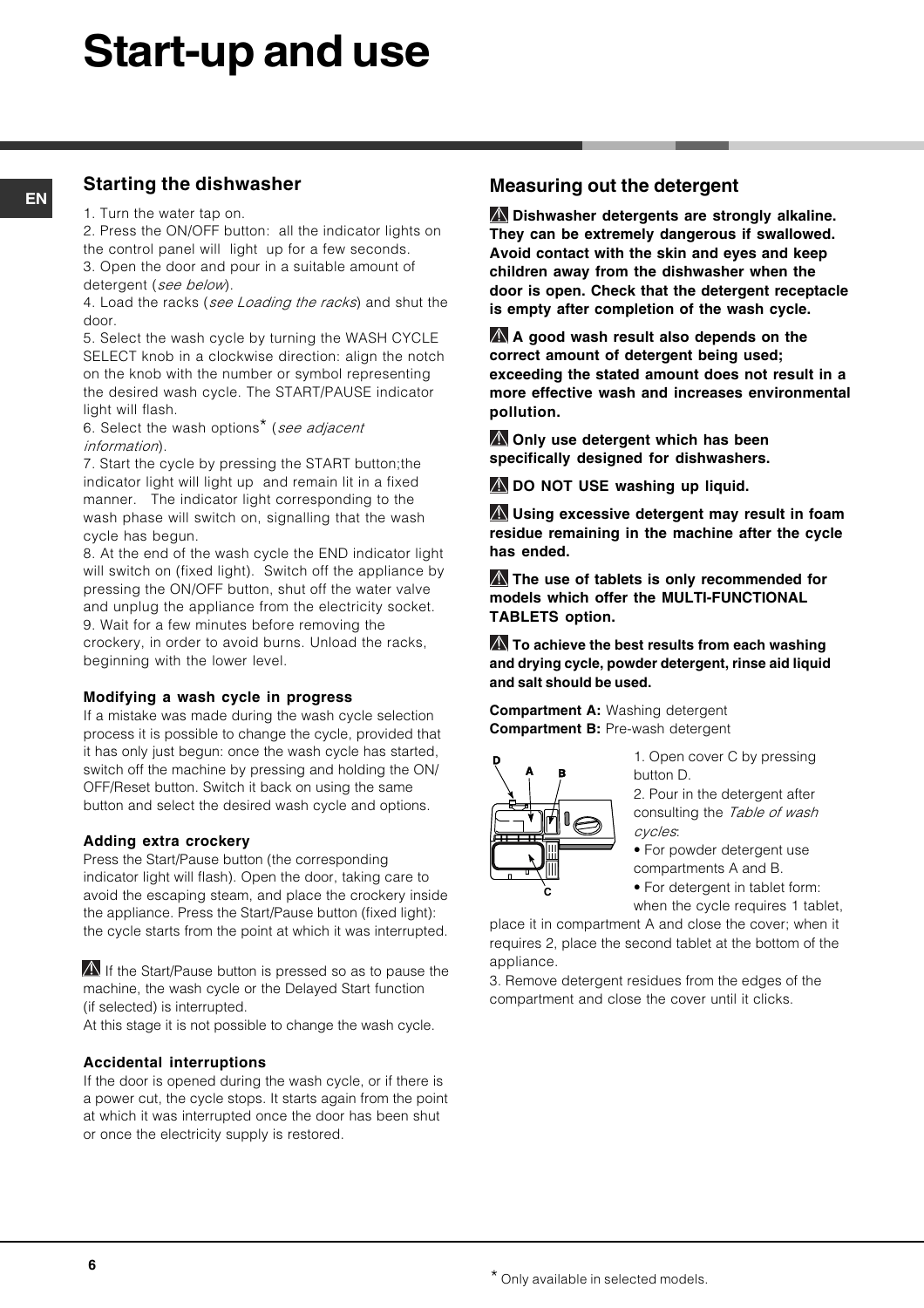## Wash options\*

The OPTIONS may only be set, modified or reset after the wash cycle has been selected and before the Start/Pause button has been pressed.

Only the options which are compatible with the type of wash cycle set may be selected. If an option is not compatible with the selected was cycle (see Table of wash cycles), the corresponding LED flashes rapidly 3 times.

If an option is selected which is incompatible with another option or wash cycle selected previously, the incompatible option light will flash 3 times and switches off, while the most recently selected setting remains lit.

To deselect an option which has been set by mistake. press the corresponding button again.

#### Half load\*

If there are not many dishes to be washed, a half load cycle may be used in order to save water, electricity and detergent. Select the wash cycle and press the HALF LOAD button: the indicator light will illuminate.

#### **A Remember to halve the amount of detergent.**

#### A It is better to use powder detergent in this case.

This option is incompatible with the following wash cycle: Speed wash.

#### Delayed start\*

It is possible to delay the start time of the wash cycle by 3, 6 or 9 hours.

1: After selecting the desired wash cycle and any other options, press the DELAYED START button, the indicator light will illuminate.

2: Select the desired delay time by pressing the Delayed Start button repeatedly; the wash phase (3 hours), the drying phase (6 hours) and end (9 hours) indicator lights will illuminate in succession.

If the Delayed Start button is pressed again, the option is deselected and the indicator light switches off.

3. The countdown will begin once the Start/Pause button has been pressed. The selected delay period indicator light flashes and the Start/Pause button stops flashing (the light becomes fixed instead).

3. Once this time has elapsed, the DELAYED START indicator light switches off and the wash cycle begins.

The Delayed Start function cannot be set once a wash cycle has been started.

#### Multi-functional tablets\*

This option optimises washing and drying results. When using multi-functional tablets, press the MULTI-FUNCTIONAL TABLETS button. The corresponding indicator light will illuminate. The "Multi-functional tablets" option results in the lengthening of the wash cycle.

A The MULTI-FUNCTIONAL TABLETS option remains set for subsequent wash cycles if it is not deselected.

The use of tablets is only recommended when the **MULTI-FUNCTIONAL TABLETS option is available.** 

 $\triangle$  This option is not recommended for use with wash cycles which do not specify the use of multi-functional tablets (see Table of options).

#### Table of options\* (LKF 720)

|                  | A                              | в            | C           |
|------------------|--------------------------------|--------------|-------------|
|                  | <b>Delayed</b><br><b>Start</b> | Half<br>Load | <b>Tabs</b> |
| <b>Intensive</b> | Yes                            | Yes          | Yes         |
| Daily wash       | Yes                            | Yes          | Yes         |
| Daily A 60       | Yes                            | Yes          | Yes         |
| <b>Soak</b>      | Yes                            | Yes          | No          |
| Eco              | Yes                            | Yes          | Yes         |
| Speed 25'        | Yes                            | No           | Yes         |
| <b>Crystal</b>   | Yes                            | Yes          | Yes         |

\* Only available in selected models.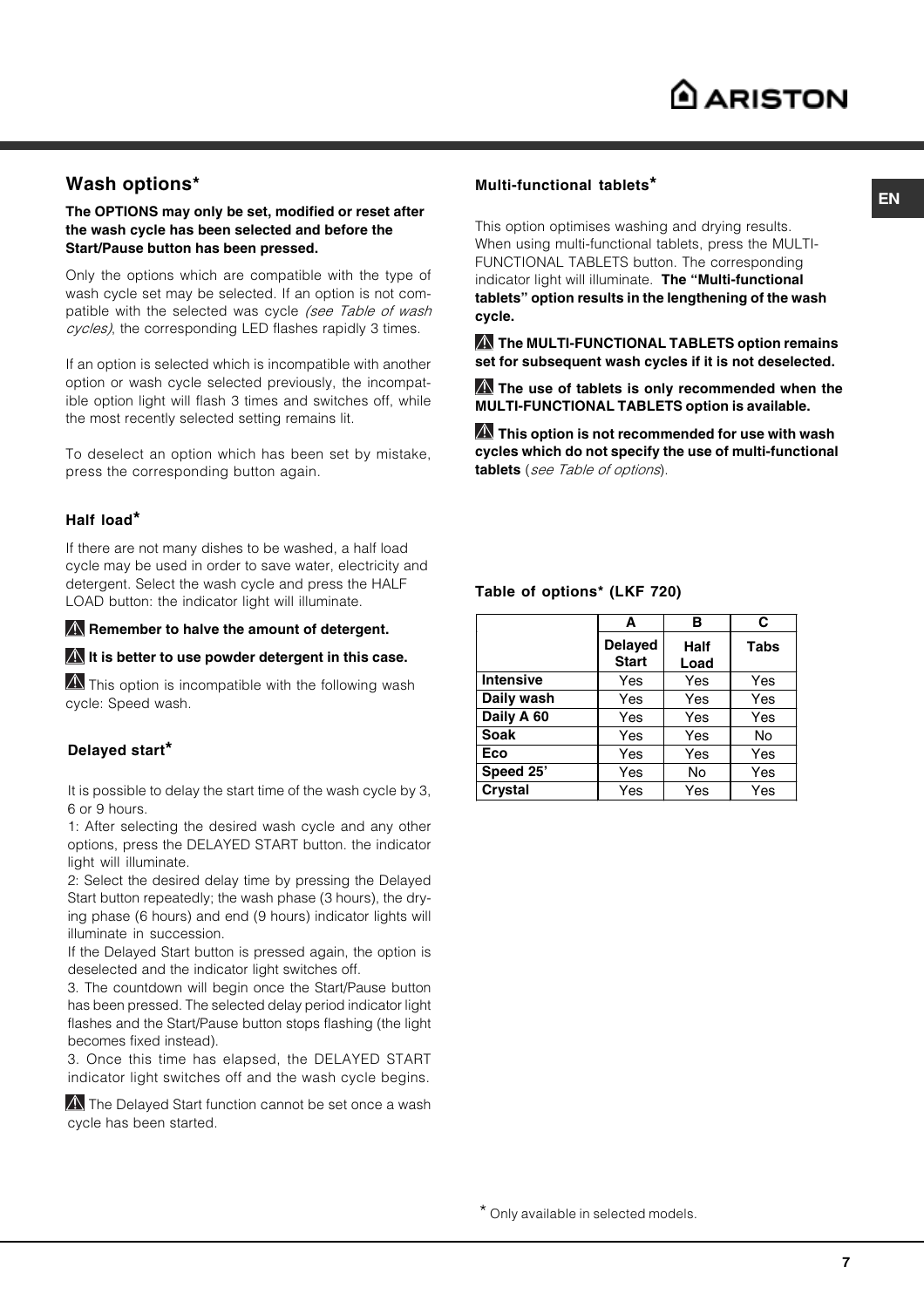## **Wash cycles**

**EN** If the crockery is only lightly soiled or if it has been rinsed with water before being placed in the dishwasher, reduce the amount of detergent used accordingly.

The number and type of wash cycles and options may vary depending on the dishwasher model.

For available OPTIONS please refer to the Table of options on the Start-up and use page.

| Wash cycle selection<br><b>instructions</b>                                                                                                                                                               | Wash cycle           | <b>Detergent</b><br>$(A)$ = compartment A<br>$(B) = compartment B$ |                                     |                | Wash<br>cycles<br>which | <b>Options</b> | Wash cycle<br>duration<br>(tolerance |
|-----------------------------------------------------------------------------------------------------------------------------------------------------------------------------------------------------------|----------------------|--------------------------------------------------------------------|-------------------------------------|----------------|-------------------------|----------------|--------------------------------------|
|                                                                                                                                                                                                           |                      | Powder                                                             | Liquid                              | <b>Tablets</b> | include<br>drying       |                | ±10%<br>Hrs. Min.                    |
| Heavily soiled dishes and<br>pans (not to be used for<br>delicate items).                                                                                                                                 | oi<br>Intensive      | 30 g (A)                                                           | 30 ml (A)                           | 1(A)           | Yes                     | $A-B-C$        | 2:15'                                |
| For dirty pans and dishes.                                                                                                                                                                                | Ō<br>Daily Wash      | 25 g(A)<br>5 g (B)                                                 | 25 ml (A)<br>5 ml (B)               | 1(A)           | Yes                     | $A-B-C$        | 1:45'                                |
| Limited quantity of daily<br>soiling.<br>$(4$ place settings + 1<br>saucepan +1 frying pan).                                                                                                              | 4OI<br>Daily A 60    | 25 g (A)                                                           | 25 ml (A)                           | 1(A)           | No                      | $A-B-C$        | 1:00'                                |
| Pre-wash for dishes while<br>awaiting completion of the<br>load with the dishes from<br>the next meal.                                                                                                    | $\mathbb{Q}$<br>Soak | No                                                                 | No                                  | No             | No                      | A-B            | 0:08'                                |
| Environmentally-friendly<br>wash cycle with low energy<br>consumption levels. Normal<br>standard cycle for dirty<br>pans and dishes.                                                                      | ଛି<br>$Eco*$         | 27 g(A)<br>5 g(B)                                                  | $27$ ml $(A)$<br>$5 \text{ ml}$ (B) | 1(A)           | Yes                     | $A-B-C$        | 2:20'                                |
| Economic and fast wash to<br>be used for lightly soiled<br>dishes. (Run cycle<br>immediately after use) (2<br>plates $+ 2$ glasses $+ 4$<br>pieces of cutlery $+1$<br>saucepan $+1$ small frying<br>pan). | weed<br>-kd<br>Rapid | 25 g (A)                                                           | 25 ml (A)                           | 1(A)           | No                      | $A-C$          | $0:25' - 0.35'$                      |
| Economic and fast wash for<br>delicate items which are<br>sensitive to high<br>temperatures. (Run cycle<br>immediately after use) (12<br>glasses + delicate plates).                                      | YÝ<br>Crystal        | 30 g (A)                                                           | 30 ml (A)                           | 1(A)           | Yes                     | $A-B-C$        | 1:30'                                |

#### Notes:

Optimum performance levels when using the "Daily A 60 wash" and "Rapid/Speed wash" cycles can be achieved by observing the maximum amounts of crockery specified.

To make it easier to measure out the detergent, it is worth remembering that:

1 tablespoon = 15 gr. of powder = approximately 15 ml of liquid - 1 teaspoon = 5 gr. of powder = approximately 5 ml of liquid

\* The Eco wash cycle adheres to the regulation standard AS/NZS 2007. Although it has a longer duration than other wash cycles it uses less energy and is less harmful to the environment.

Note for Test Laboratories: for information relating to comparative EN testing conditions, please send an email to the following address: ASSISTENZA\_EN\_LVS@indesitcompany.com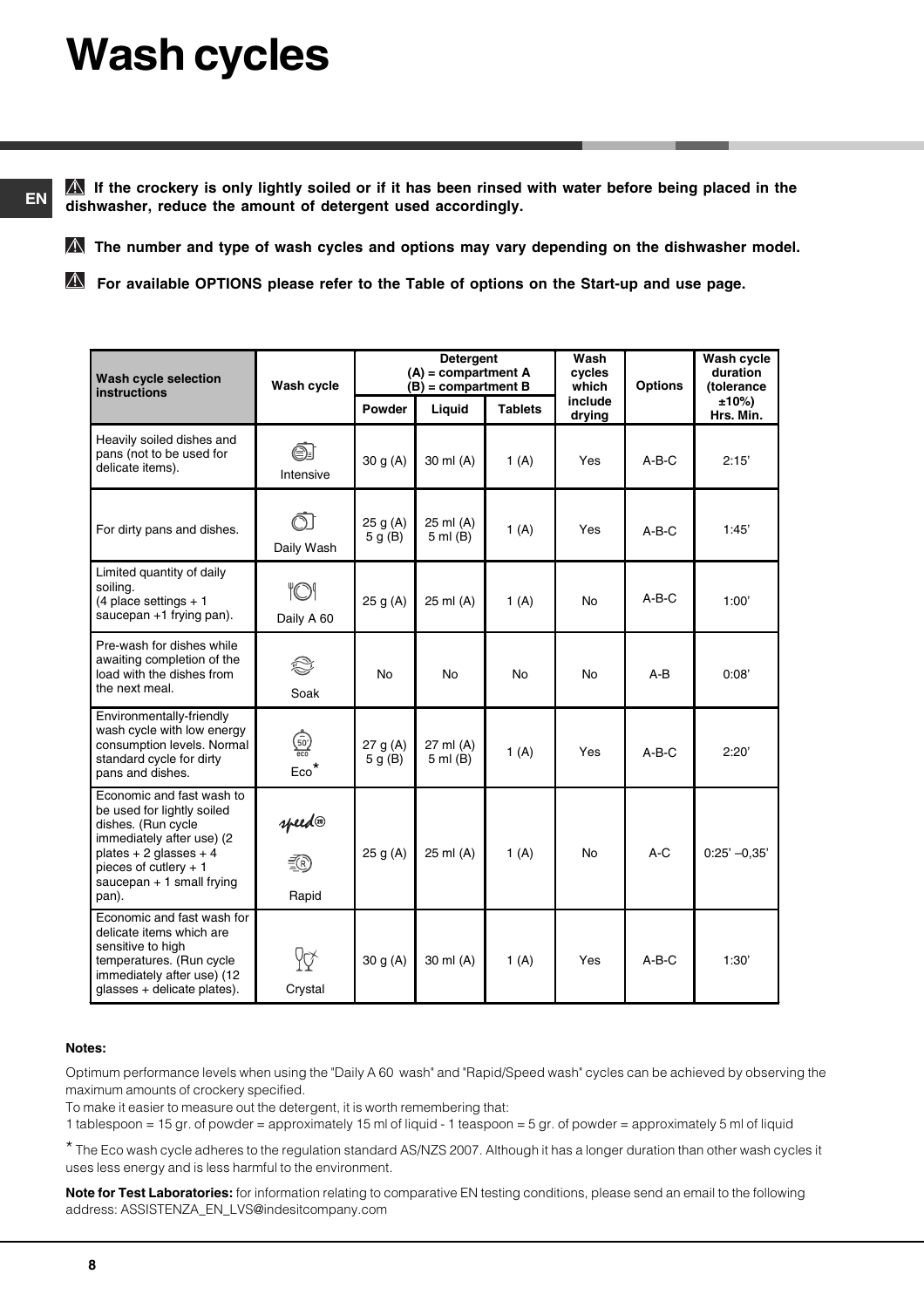## **Rinse aid and refined salt**

## **ARISTON**

**A Only use products which have been** specifically designed for dishwashers. Do not use table salt or industrial salt, or washing up liquid.

Follow the instructions given on the packaging.

 $\Lambda$  If using a multi-functional product it is not necessary to add rinse aid; however, we recommend that you add salt, especially if you live in an area where the water is hard or very hard. Follow the instructions given on the packaging.

If you do not add salt or rinse aid, the LOW SALT\* and LOW RINSE AID\* indicator lights remain lit.

#### Measuring out the rinse aid

Rinse aid makes it easier for the crockery to dry, as water runs off surfaces more readily and therefore does not leave streaks or marks.

The rinse aid dispenser should be filled:

. When the LOW RINSE AID<sup>\*</sup> indicator light on the control panel is illuminated;



1. Open the dispenser by turning the lid (G) in an anticlockwise direction

2. Pour in the rinse aid, making sure it does not overflow from the dispenser. If this happens, clean the spill immediately with a dry cloth.

3. Screw the lid back on.

NEVER pour the rinse aid directly into the appliance tub.

#### Adjusting the amount of rinse aid

If you are not completely satisfied with the drying results, you may adjust the quantity of rinse aid used. Use a screwdriver to turn the dosage adjuster (F) to one of the 6 pre-set positions (the default position is set to 4):

- If there are streaks on the crockery, set the adjustment device to a lower number (1-3).
- If drops of water remain on the crockery or if there are limescale marks present after the cycle has finished, set the adjuster to a higher number (4-6).

#### Setting the water hardness

Every dishwasher is equipped with a water softener which, by using refined salt designed especially for this type of appliance, supplies water without limescale which is then used to wash the crockery.

This dishwasher offers a setting which helps to reduce pollution and optimises washing performance in accordance with the water hardness level in your area. This information can be obtained from the organisation which supplies your household with water.

- Switch the machine off using the ON/OFF button and open the door

- Set the SELECT WASH CYCLE knob first to wash cycle 5, then to wash cycle 1, then to wash cycle 5 again.

- Press the ON/OFF button; the wash cycle phase indicator lights will flash. It is now possible to select the water hardness level. There is a water hardness level for every wash cycle:

E.g.: wash cycle 1, water hardness level 1

wash cycle 2, water hardness level 2, etc. etc., up to a maximum of five\* levels.

(The default water softener setting is level 1).

- To exit the function, wait approximately 30 seconds or switch off the machine using the ON/OFF button.

Even if using multi-functional tablets, the salt dispenser should he filled

| <b>Water Hardness Table</b>                                                 |    |     |    |        |   |       |
|-----------------------------------------------------------------------------|----|-----|----|--------|---|-------|
| $^{\circ}$ dH                                                               |    | °fH |    | mmol/l |   | level |
| 0                                                                           | 6  | O   | 10 | 0      |   |       |
| 6                                                                           | 11 | 11  | 20 | 1.1    | 2 | 2     |
| 12                                                                          | 17 | 21  | 30 | 2.1    | 3 | 3     |
| 17                                                                          | 34 | 31  | 60 | 3.1    | 6 | 4     |
| 34                                                                          | 50 | 61  | 90 | 6.1    | 9 | $5^*$ |
| For values between 0°f and 10°f, we do<br>not recommend the use of salt.    |    |     |    |        |   |       |
| * this setting may cause a slight<br>increase in the duration of the cycle. |    |     |    |        |   |       |

( $\textdegree$ dH = hardness measured in German degrees -  $\textdegree$ f = hardness measured in French degrees - mmol/l = millimoles per litre)

### **Measuring out the refined salt**

In order to achieve the best possible results using a wash cycle, make sure that the dispenser is never empty. Refined salt removes limescale from the water, thus avoiding the formation of deposits on crockery. The salt dispenser is located in the lower part of the dishwasher (see Description) and should be filled:

• When the green float<sup>\*</sup> cannot be seen by simply looking at the cap of the salt dispenser.

. When the LOW SALT<sup>\*</sup> indicator light on the control panel is illuminated:



1. Remove the lower rack and unscrew the container cap (anticlockwise). 2. The first time you do this: fill the water tank right up to its edge.

3. Position the funnel<sup>\*</sup> (see figure) and fill the salt container right up to its edge (this should hold approximately 1 kg); it is not

unusual for a little water to leak out.

4. Remove the funnel\* and wipe any salt residue away from the opening; rinse the cap under running water and then screw it on, the head facing downwards so as to let the water flow out of the four cracks which are arranged in a star shape on the lower part of the cap. (Salt cap with green float<sup>\*</sup>)

#### It is advisable to perform this procedure every time you add salt to the container.

Make sure the cap is screwed on tightly, so that no detergent can get into the container during the wash cycle (this could damage the water softener beyond repair).

 $\Lambda$  When necessary, measure out the salt before a wash cycle so that any saline solution which has leaked out of the salt dispenser is removed.

#### The use of refined salt is not necessary for Eco wash cycle.

 $\overline{9}$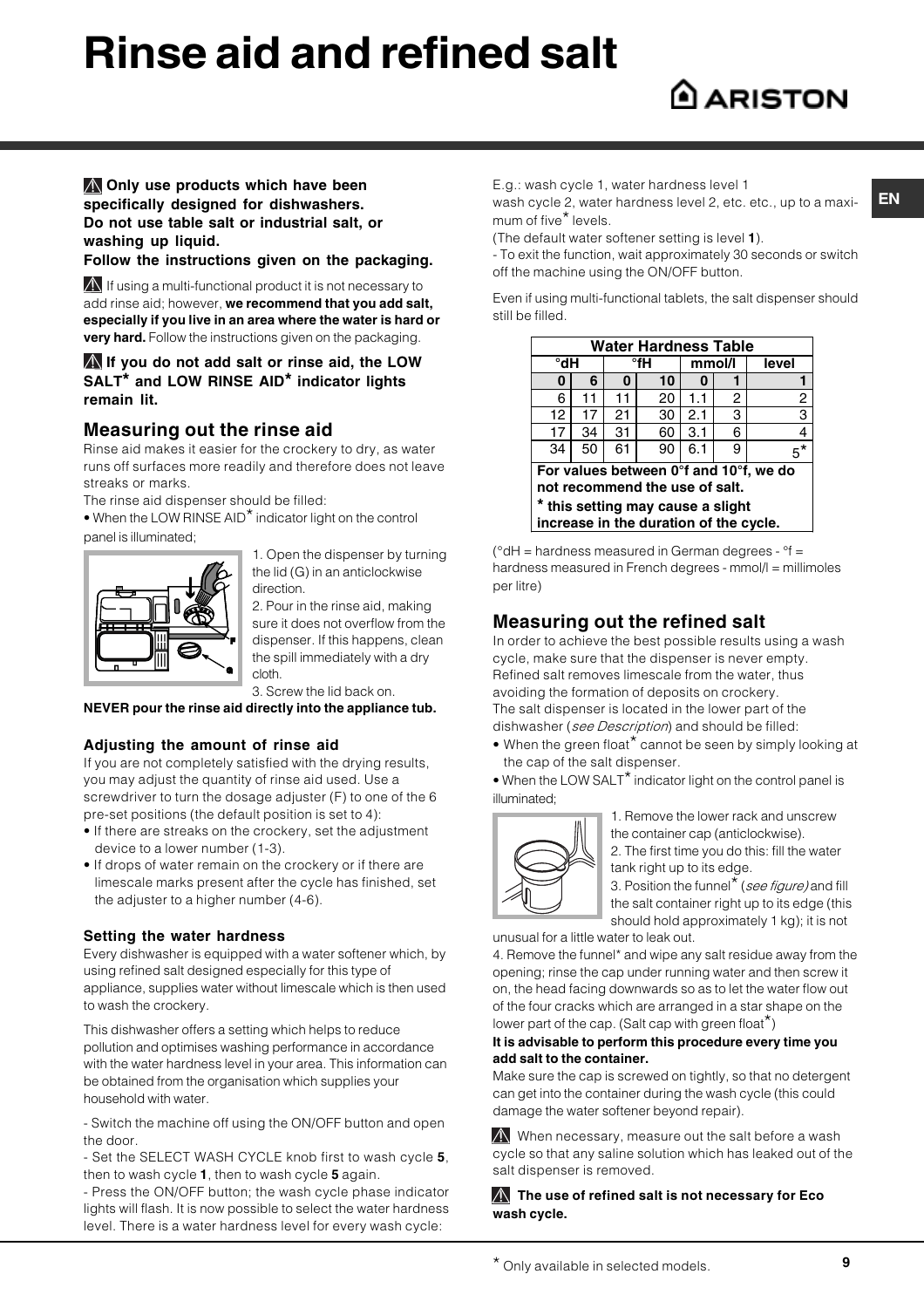## EN

### Shutting off the water and electricity supplies

- Turn off the water tap after every wash cycle to avoid leaks.
- Always unplug the appliance when cleaning it and when performing maintenance work.

### **Cleaning the dishwasher**

- The external surfaces of the machine and the control panel may be cleaned using a non-abrasive cloth which has been dampened with water. Do not use solvents or abrasive products.
- Any marks on the inside of the appliance may be removed using a cloth dampened with water and a little vinegar.

## **Preventing unpleasant odours**

- Always keep the door of the appliance ajar in order to avoid moisture from forming and being trapped inside the machine.
- Clean the seals around the door and detergent dispensers regularly using a damp sponge. This will avoid food becoming trapped in the seals, which is the main cause behind the formation of unpleasant odours.

## **Cleaning the sprayer arms**

Food residue may become encrusted onto the sprayer arms and block the holes used to spray the water. It is therefore recommended that the arms are checked from time to time and cleaned with a small non-metallic hrush

The two sprayer arms may both be removed.



To remove the upper sprayer arm, rotate the locking ring in an anti-clockwise direction. The upper spraver arm should be replaced with the holes facing upwards.



The lower sprayer arm can be removed by pressing on the side tabs and pulling it upwards.

## Cleaning the water inlet filter\*

If the water hoses are new or have not been used for an extended period of time, let the water run to make sure it is clear and free of impurities before performing the necessary connections. If this precaution is not taken, the water inlet could become blocked and damage the dishwasher.

- $\triangle$  Clean the water inlet filter at the tap outlet regularly.
- Turn off the water tap.
- Unscrew the end of the water inlet hose, remove the filter and clean it carefully under running water.
- Replace the filter and screw the water hose back into position.

## **Cleaning the filters**

The filter assembly consists of three filters which remove food residues from the washing water and then recirculate the water. They should be cleaned if you wish to achieve the best results in every wash.



1

3

 $\triangle$  Clean the filters regularly.

A The dishwasher should not be used without filters, or if the filter is lonse

• After several washes, check the filter assembly and if necessary clean it thoroughly under running water, using a non-metallic brush and following the instructions below:

1. Turn the cylindrical filter C in an anti-clockwise direction and pull it out (fig. 1).

2. Remove the cup filter B by exerting a slight pressure on the side flaps (fig. 2).

 $\overline{2}$ 

 $\overline{A}$ 

3. Slide out the stainless steel plate filter A (fig. 3).

4. Inspect the trap and remove any food residue. NEVER REMOVE the wash cycle pump (black detail) (fig. 4).









After cleaning the filters, replace the filter assembly and fix it in position correctly; this is essential for maintaining the efficient operation of the dishwasher.

### Leaving the machine unused for extended periods

- Disconnect the appliance from the electricity supply and shut off the water tap.
- Leave the door of the appliance ajar.
- When you return, run a wash cycle when the dishwasher is empty.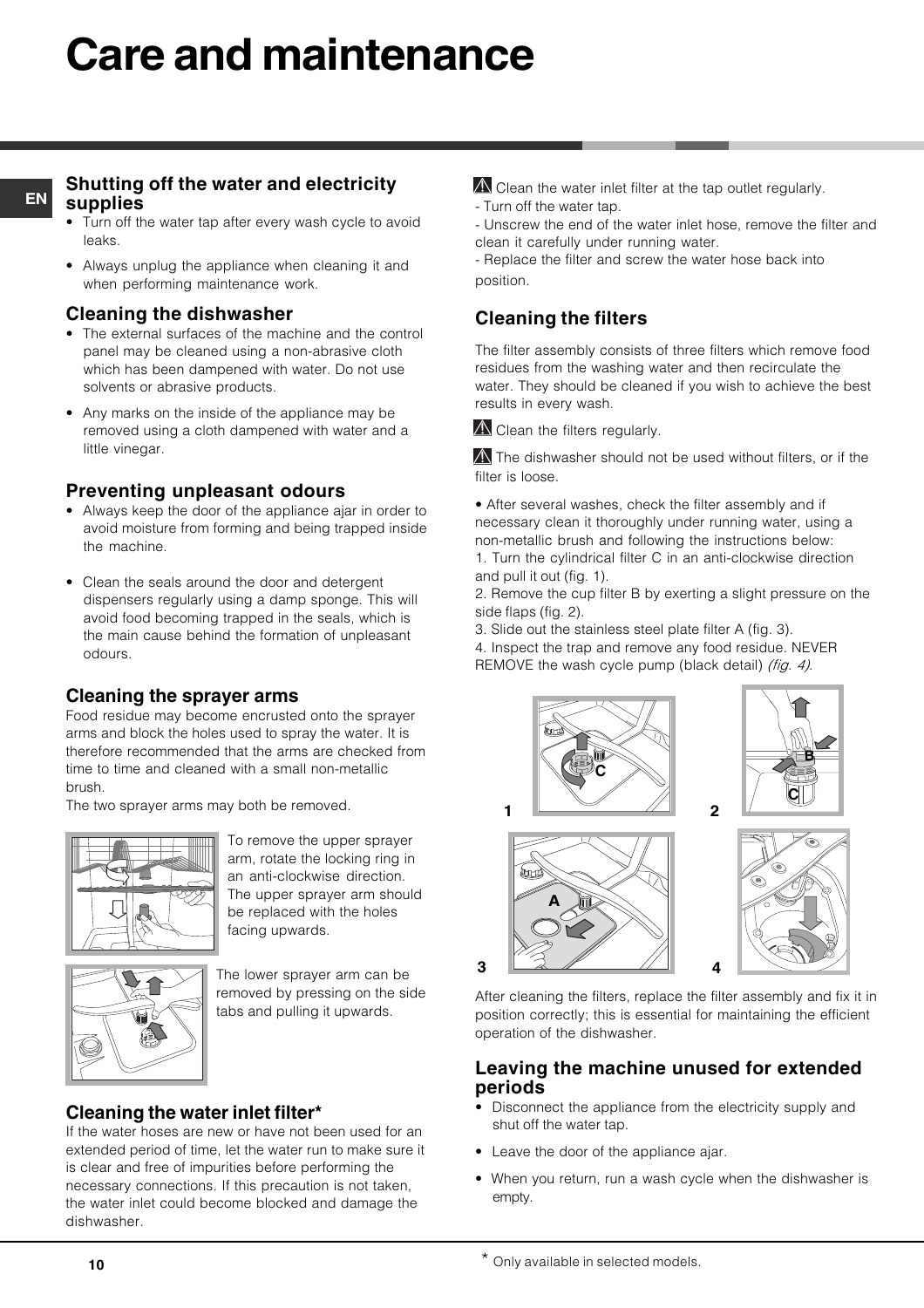## **Precautions and advice**

 $\triangle$  This appliance was designed and manufactured in compliance with current international safety standards. The following information has been provided for safety reasons and should therefore be read carefully.

### **General safety**

- This appliance is not intended for use by persons (including children) with reduced physical, sensory or mental capabilities, or lack of experience and knowledge. unless they have been given supervision or instruction concerning use of the appliance by a person responsible for their safety.
- Children should be supervised to ensure that they do not play with the appliance.
- The appliance was designed for domestic use inside the home and is not intended for commercial or industrial use.
- The appliance must be used by adults only, to wash domestic crockery in accordance with the instructions in this manual
- The appliance must not be installed outdoors, even in covered areas. It is extremely dangerous to leave the machine exposed to rain and storms
- Do not touch the appliance when barefoot.
- When unplugging the appliance always pull the plug from the mains socket, do not pull on the cable.
- The water supply tap must be shut off and the plug should be removed from the electrical socket before cleaning the appliance or carrying out any maintenance work.
- If the appliance breaks down, do not under any circumstances touch the internal parts in an attempt to perform the repair work yourself.
- Never touch the heating element.
- Do not lean or sit on the open door of the appliance: this may cause the appliance to overturn.
- The door should not be left open as it may create a dangerous obstacle.
- Keep detergent and rinse aid out of reach of children.
- The packaging material should not be used as a toy.

#### **Disposal**

- Disposal of packaging materials: observe local legislation so that the packaging may be reused.
- The European Directive 2002/96/EC relating to Waste Electrical and Electronic Equipment (WEEE) states that household appliances should not be disposed of using the normal solid urban waste cycle. Exhausted appliances should be collected separately in order to optimise the cost of re-using and recycling the materials inside the machine, while preventing potential damage to the atmosphere and to public health. The crossed-out dustbin is marked on all products to remind the owner of their obligations regarding separated waste collection.

For further information relating to the correct disposal of household appliances, owners may contact the relevant public authority or the local appliance dealer.

#### Saving energy and respecting the environment

#### Saving water and energy

- Only begin a wash cycle when the dishwasher is full. While waiting for the dishwasher to be filled, prevent unpleasant odours using the Soak cycle (see Wash cycles).
- Select a wash cycle which is suited to the type of crockery and to the soil level of the crockery using the Table of wash cycles

- For dishes with a normal soil level, use the Eco wash cycle, which quarantees low energy and water consumption levels.

- If the load is smaller than usual activate the Half load option<sup>\*</sup> (*see Start-up and use*).

If your electricity supply contract gives details of electricity saving time bands, run wash cycles during the periods when a lower tariff is applied. The Delayed start\* button (see Start-up and use) helps you organise the wash cycles accordingly.

#### Phosphate-free and chlorine-free detergents containing enzymes

- We strongly recommend that you use detergents that do not contain phosphates or chlorine, as these products are harmful to the environment.
- Enzymes provide a particularly effective action at temperatures around 50°C, and as a result detergents containing enzymes can be used in conjunction with lowtemperature wash cycles in order to achieve the same results as a normal 65°C wash cycle.
- To avoid wasting detergent, use the product in appropriate quantities based on the manufacturer's recommendations, the hardness of the water and the soil level and quantity of crockery to be washed. Even if they are biodegradable, detergents contain substances which may alter the balance of nature.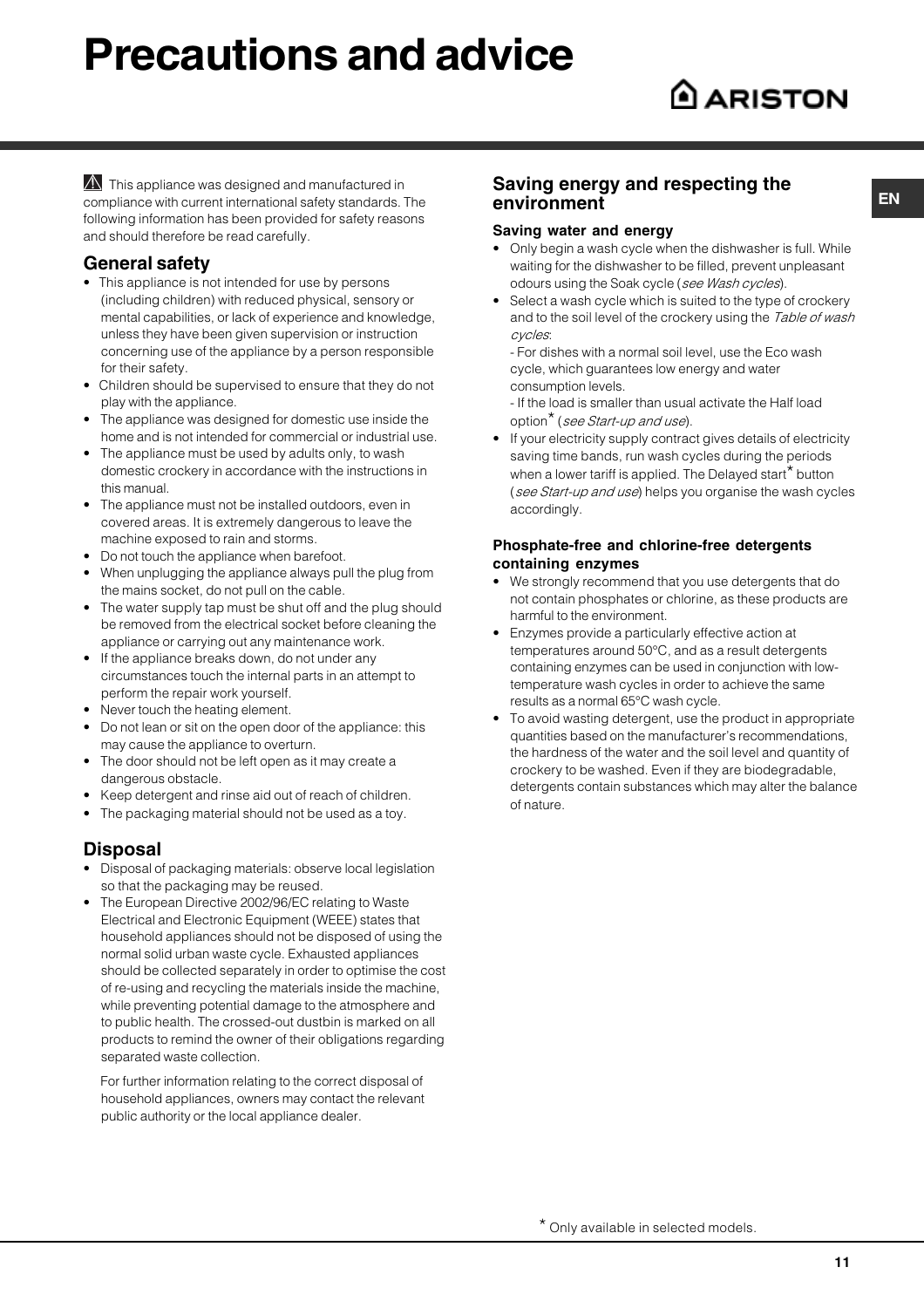# Troubleshooting

Whenever the appliance fails to work, check for a solution from the following list before calling for Assistance.

| Problem:                                                                                                                             | Possible causes / Solutions:                                                                                                                                                                                                                                                                                                                                                                                                                                                                                                                                                       |
|--------------------------------------------------------------------------------------------------------------------------------------|------------------------------------------------------------------------------------------------------------------------------------------------------------------------------------------------------------------------------------------------------------------------------------------------------------------------------------------------------------------------------------------------------------------------------------------------------------------------------------------------------------------------------------------------------------------------------------|
| The dishwasher does not start.                                                                                                       | The plug has not been inserted into the electrical socket properly,<br>or there is no power in the house.<br>The dishwasher door has not been shut properly.<br>A delayed start has been programmed (see Start-up and use).                                                                                                                                                                                                                                                                                                                                                        |
| No water drains out from the<br>dishwasher.                                                                                          | The dishwasher cycle has not yet finished.<br>The water inlet hose is bent (see Installation).<br>The drain duct is blocked.<br>The filter is clogged up with food residues.                                                                                                                                                                                                                                                                                                                                                                                                       |
| The dishwasher makes<br>excessive noise.                                                                                             | The dishes are rattling against each other or against the sprayer<br>arms.<br>• An excessive amount of foam has been produced: the detergent has<br>not been measured out correctly or it is not suitable for use in<br>dishwashers (see Start-up and use).                                                                                                                                                                                                                                                                                                                        |
| The dishes and glasses are<br>covered in a white film or<br>limescale deposits.                                                      | • The level of the refined salt is low or the dosage setting is not<br>suited to the hardness of the water (see Rinse aid and salt).<br>The lid on the salt dispenser is not closed properly.<br>The rinse aid has been used up or the dosage is too low.<br>The crockery is made from non-stick material.<br>$\bullet$                                                                                                                                                                                                                                                            |
| The dishes and glasses are<br>streaked or have a bluish tinge.                                                                       | • The rinse aid dosage is too high.                                                                                                                                                                                                                                                                                                                                                                                                                                                                                                                                                |
| The crockery has not been<br>dried properly.                                                                                         | A wash cycle without a drying programme has been selected.<br>The rinse aid has been used up or the dosage is too low (see Rinse<br>aid and salt).<br>The rinse aid dispenser setting is not high enough.                                                                                                                                                                                                                                                                                                                                                                          |
| The dishes are not clean.                                                                                                            | The racks are overloaded (see Loading the racks).<br>The crockery has not been arranged well.<br>The sprayer arms cannot move freely.<br>$\bullet$<br>The wash cycle is too gentle (see Wash cycles).<br>An excessive amount of foam has been produced: the detergent has<br>not been measured out correctly or it is not suitable for use in<br>dishwashers (see Start-up and use).<br>The lid on the rinse aid compartment has not been shut correctly.<br>The filter is dirty or blocked (see Care and maintenance).<br>The refined salt level is low (see Rinse aid and salt). |
| The dishwasher does not take<br>any water in/Tap shut-off alarm<br>(the Salt, Rinse Aid, Drying and<br>End indicator lights flash).  | There is no water in the mains supply.<br>The water inlet hose is bent (see Installation).<br>Turn on the tap and the appliance will start after a few minutes.<br>$\bullet$<br>The appliance is locked because no action was taken when the<br>Salt and Rinse Aid indicator lights were flashing. Switch off the<br>machine using the ON/OFF button, turn on the tap and switch the<br>machine back on after 20 seconds by pressing the same button. Re-<br>programme the machine and restart the wash cycle.                                                                     |
| Water loading solenoid valve<br>malfunction alarm<br>(the Salt, Rinse Aid and Drying<br>indicator lights flashes).                   | Switch off the appliance by pressing the ON/OFF button and switch<br>it back on after a minute. If the alarm continues, shut off the water<br>tap to eliminate the risk of flooding, remove the plug from the<br>electrical socket and contact Assistance.                                                                                                                                                                                                                                                                                                                         |
| Water inlet hose alarm/Water<br>inlet filter blocked. (the Salt,<br>Rinse Aid, Washing, Drying and<br>End indicator lights flashes). | Switch off the appliance by pressing the ON/OFF button. Shut off<br>the water tap to eliminate the risk of flooding and remove the plug<br>from the electrical socket.<br>Make sure the water inlet filter has not become blocked by various<br>impurities. (see "Care and maintenance" chapter).                                                                                                                                                                                                                                                                                  |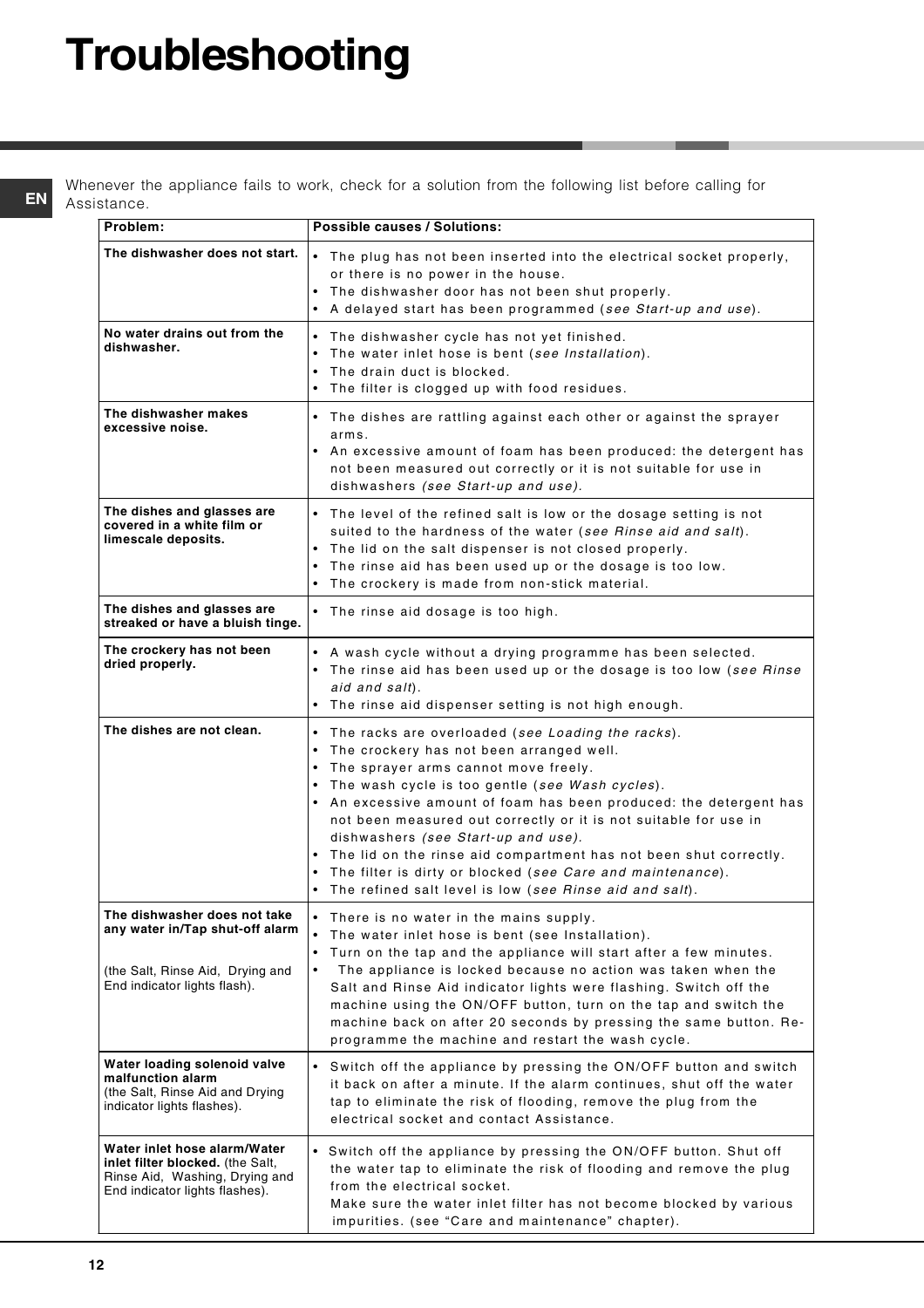## **Assistance**

## @ ARISTON

#### Before contacting Assistance:

- Check whether the problem can be resolved using the Troubleshooting guide (see Troubleshooting).
- Restart the programme to check whether the problem has ceased to exist.
- If the problem persists, contact the Authorised Technical Assistance Service.

Never use the services of unauthorised technicians.

#### Please have the following information to hand:

- The type of malfunction.
- The appliance model (Mod.).
- The serial number (S/N).
- This information can be found on the appliance data plate (*see Description of the appliance*).



If you are not completely satisfied with your appliance or require service call: Australia Phone: 1300 815 589

New Zealand Phone: (09) 306 1020

#### **GENUINE ACCESSORIES & SPARE PARTS**

A wide range of genuine accessories are available for your appliance call: Australia Phone: 03 9768 0888 New Zealand Phone: (09) 306 1020

#### **AUSTRALIA ARISIT PTY LIMITED**

40-44 Mark Anthony Drive, Dandenong South, VIC 3175, Australia Fax: Service & Sales (03) 9768 0838 Email: consumer.care@arisit.com

**NEW ZEALAND ARISIT PTY LIMITED**

PO Box 68-140 Newton, Auckland 1145, New Zealand Fax: (09) 302 0077 - Email: sales@aristonappliances.co.nz EN.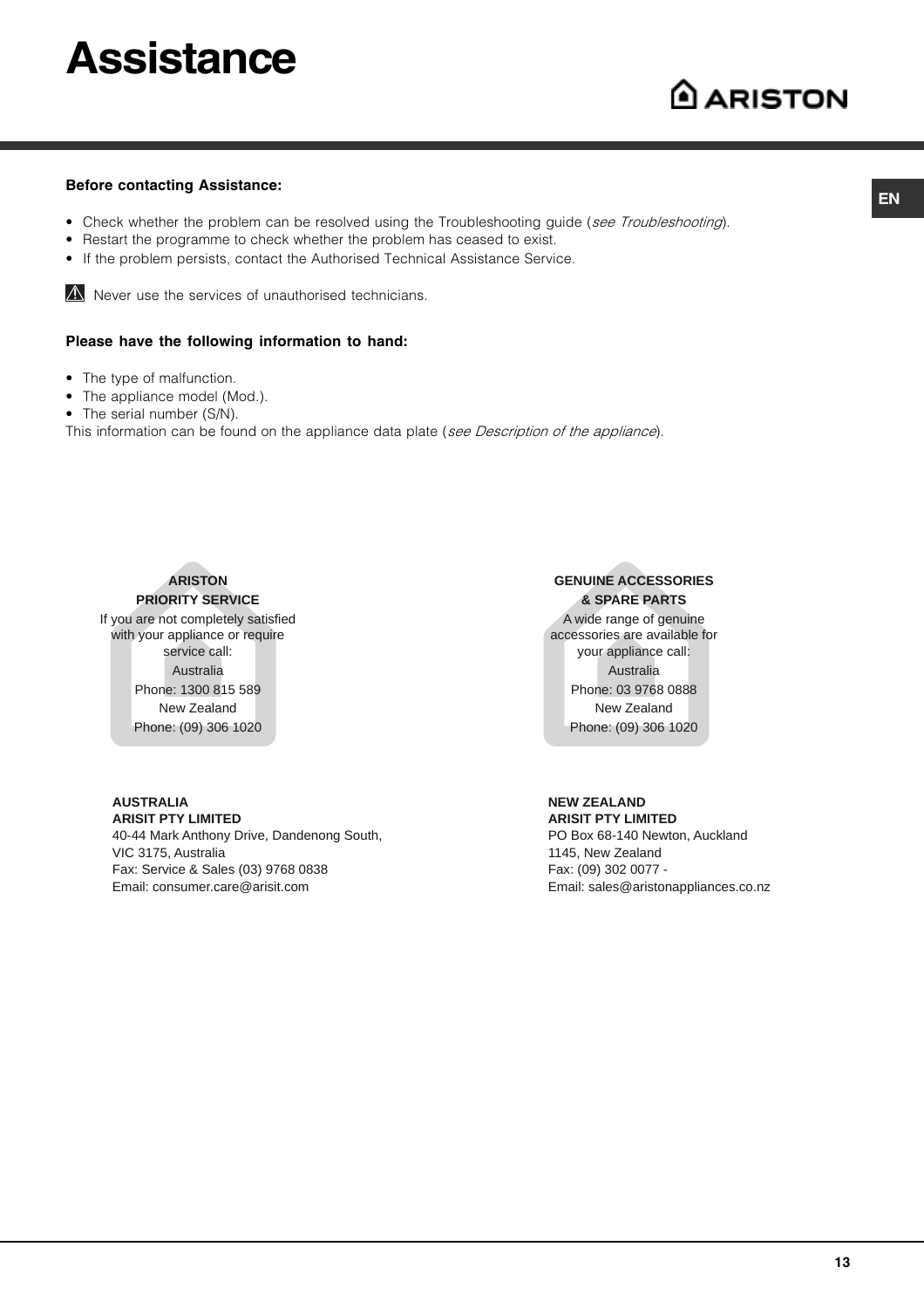EN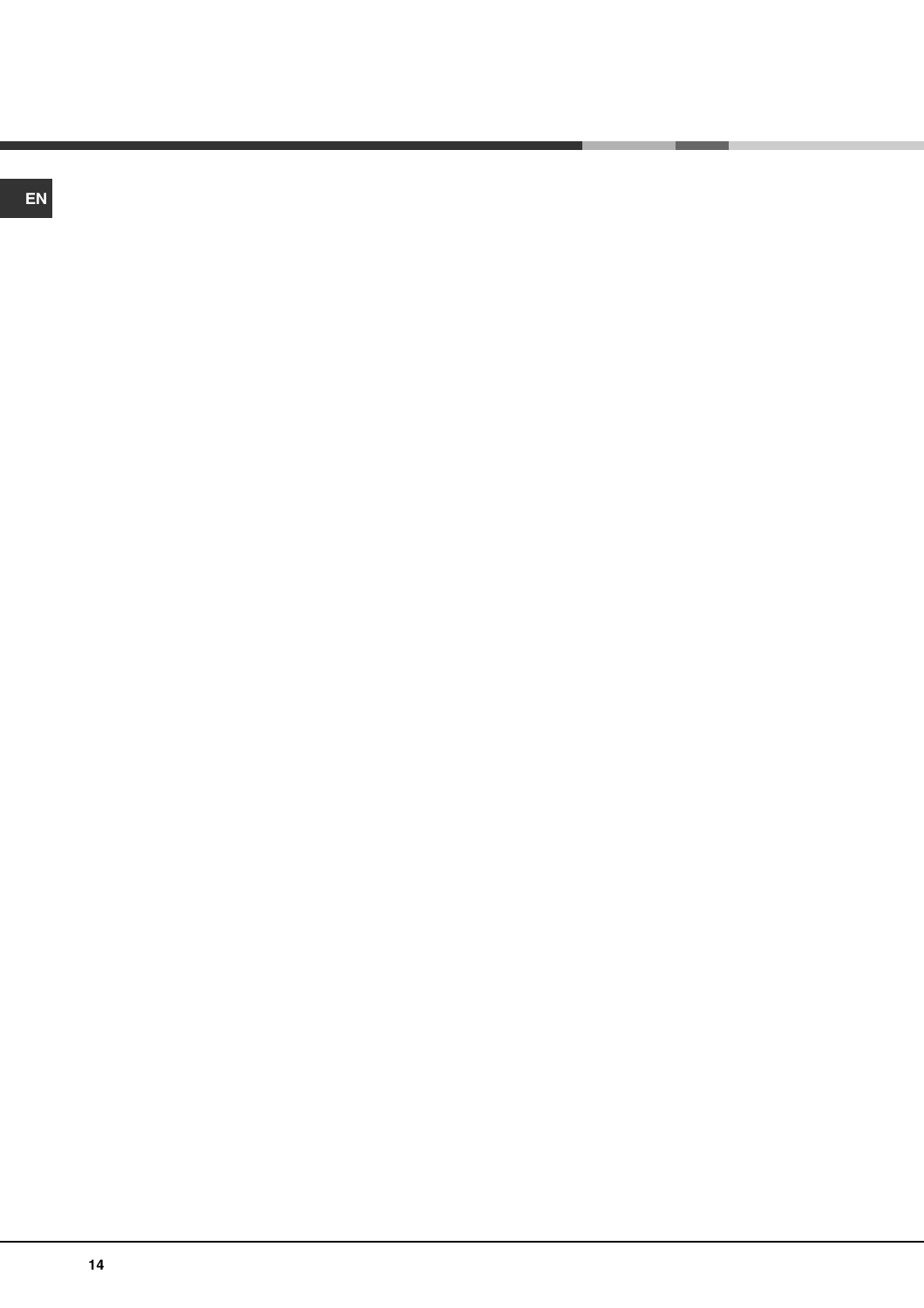## **@ARISTON**

EN